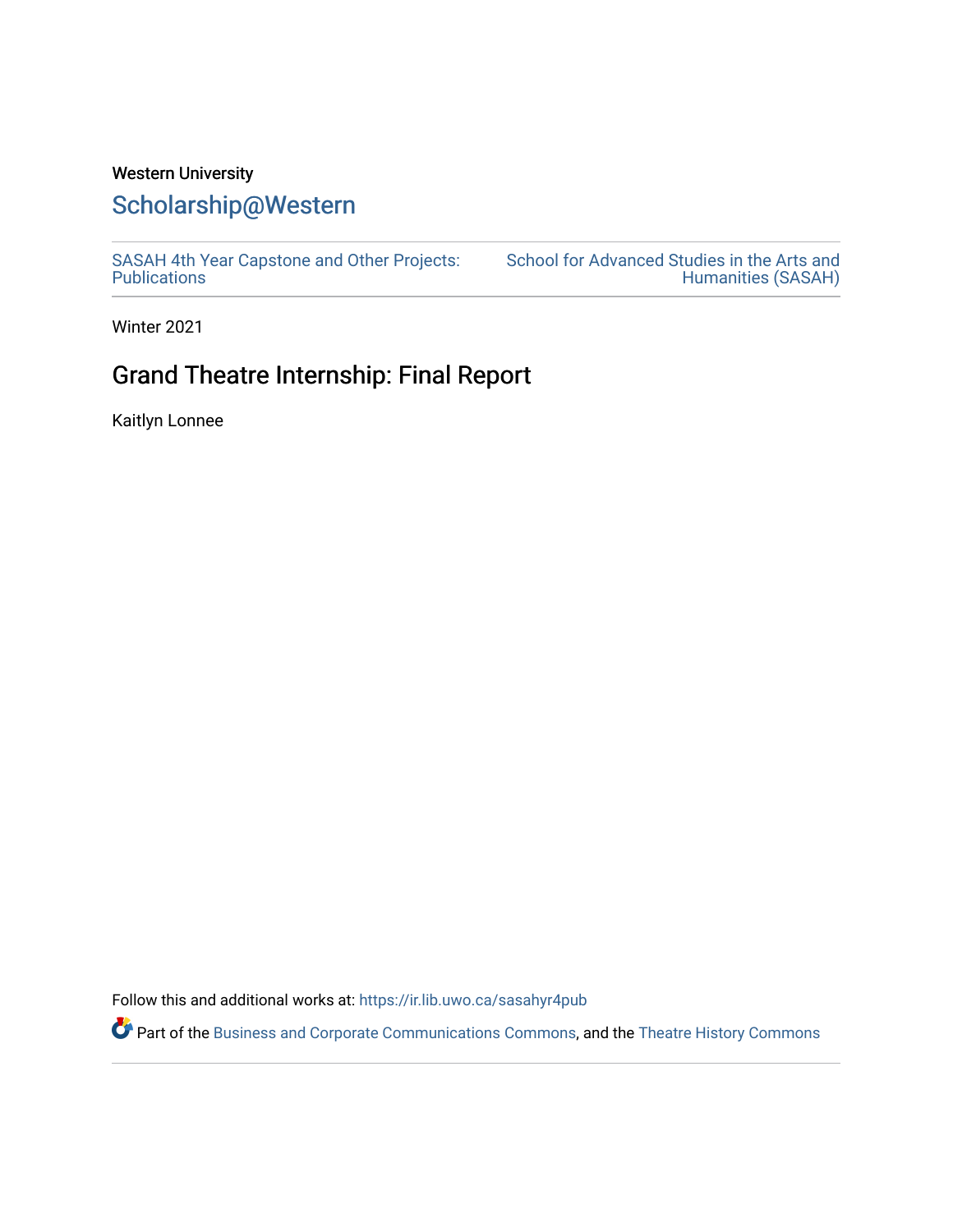#### Kaitlyn Lonnee

Dr. Barbara Bruce

# SASAH EL

#### 9 April 2021

#### Grand Theatre Internship: Final Report

#### Introduction: What A *Grand* Opportunity!

It is April, the last month of the last full-time semester of my undergraduate degree, and as I reflect on my internship and my university experience in general, I have to admit that I am not exactly where I thought I would be come the spring of 2021. So much has changed over the past twelve months, not just personally but globally as well, of course. A year ago, I was set to begin my internship at London's Grand Theatre, on March  $13<sup>th</sup>$ , as a writer contributing to the "Reno Book," a souvenir publication documenting the historic multimillion-dollar renovation and modernization of the theatre's many spaces. During the two weeks previous, to become familiar with the work going on at the theatre, I had been graciously given tickets to attend shows on both the McManus and Spriet Stages, including *Every Brilliant Thing*, *Honour Beat*, and *Between Breaths*, the latter being one of my favourite plays. On Monday, March 9<sup>th</sup>, I had listened to the Grand's season launch announcement at the Western Fairgrounds, rubbing elbows with board members, donors, staff, and excited members of the London community, all eager to see what wonders and delights the theatre would be bringing to the city next. It was my mother's birthday the Friday of that week, and I had been generously offered discounted tickets to the opening night show of Emma Donoghue's *Room*, which I was going to treat my mom and my sister to. That morning, I was going to be sitting in on a Grand staff meeting and breakfast to be introduced to the people I would be interviewing and hanging around with for the next eight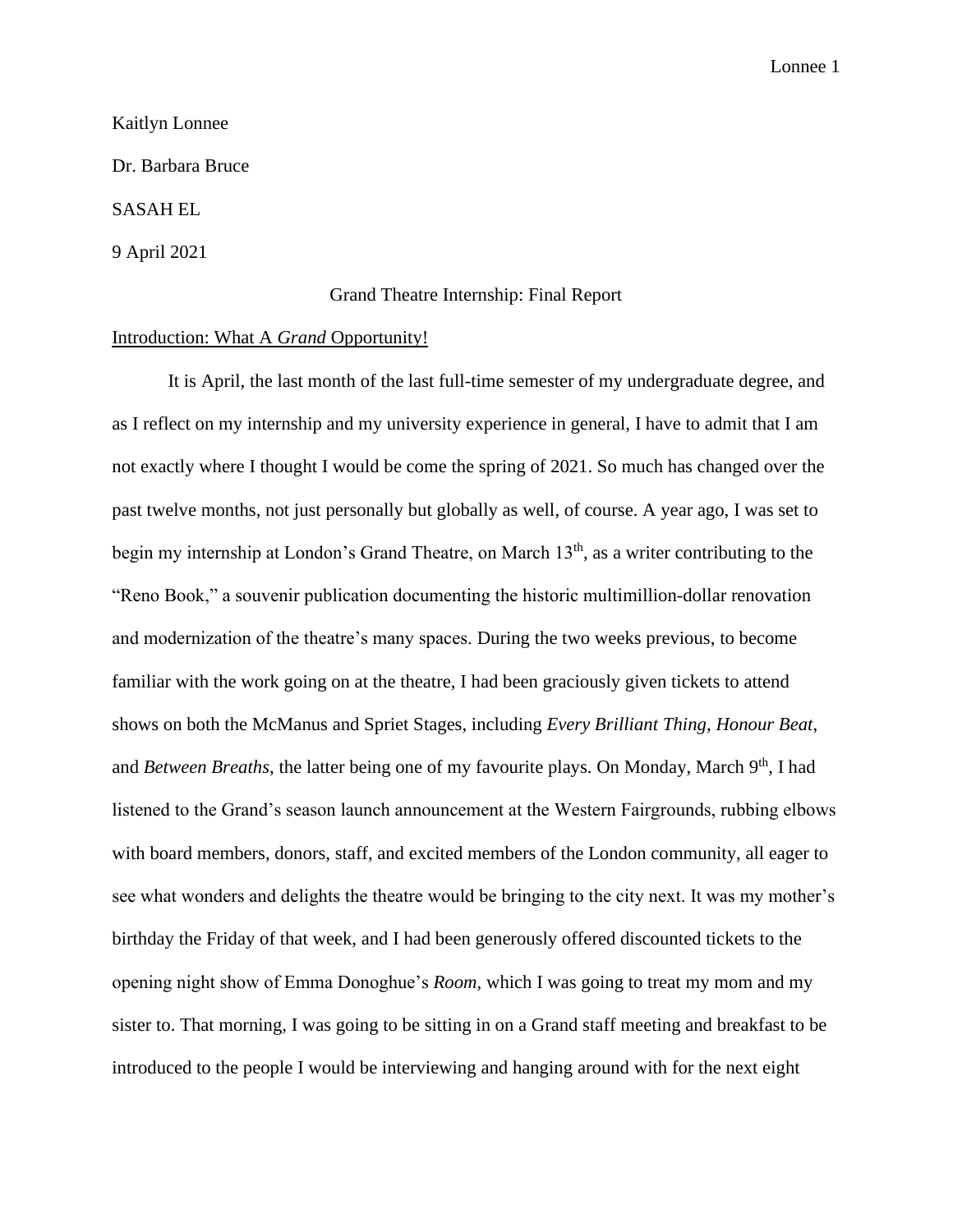months; an administrative orientation and tour would follow. As well, I was going through a bit of a tough time personally involving a crisis of faith in my chosen field, and I was wildly happy to be excited for the first time in a long time, rather than consumed by stress, anxiety, and feelings of being overwhelmed.

Then everything changed. On Thursday, March  $12<sup>th</sup>$ , the day before everything was set to begin, I received an email from my internship organizer: the theatre was shutting down due to the COVID-19 pandemic. I was saddened, of course, but not yet knowing the full scope of what was to come, I was hopeful that this would just be a setback or a postponement rather than a full stoppage. Hindsight is 20/20, though, and obviously, this was wishful thinking. To quote from an email from one of my supervisors, the world was "changing hourly ... and not in a good way." Eventually, the Grand's 2020-21 slate of shows was cancelled, the renovation halted, and my internship ended before it even really began.

Over the summer, however, I learned that the theatre's renovation and subsequent documentation was continuing through their social media channels and, with the assistance of Dr. Barbara Bruce, reached out to ask if there was any way I could still contribute to the process as originally proposed. Realizing my interest and passion, the theatre's Executive Director, Deb Harvey—one of the people who had interviewed me for the position in the first place—suggested moving forward with a revised work plan that would suit the situation and times, and though it sounds a little corny, this was my first monumental takeaway from this internship, one that will stick with me for the rest of my career: good things come to those who *persist*. Having persisted, I am now writing this final report of my internship at London's Grand Theatre over a year after the world at large ground to a halt and life as we knew it was altered forever. In that time, I have learned organization secrets, been told of ghostly encounters, laughed at behind-the-scenes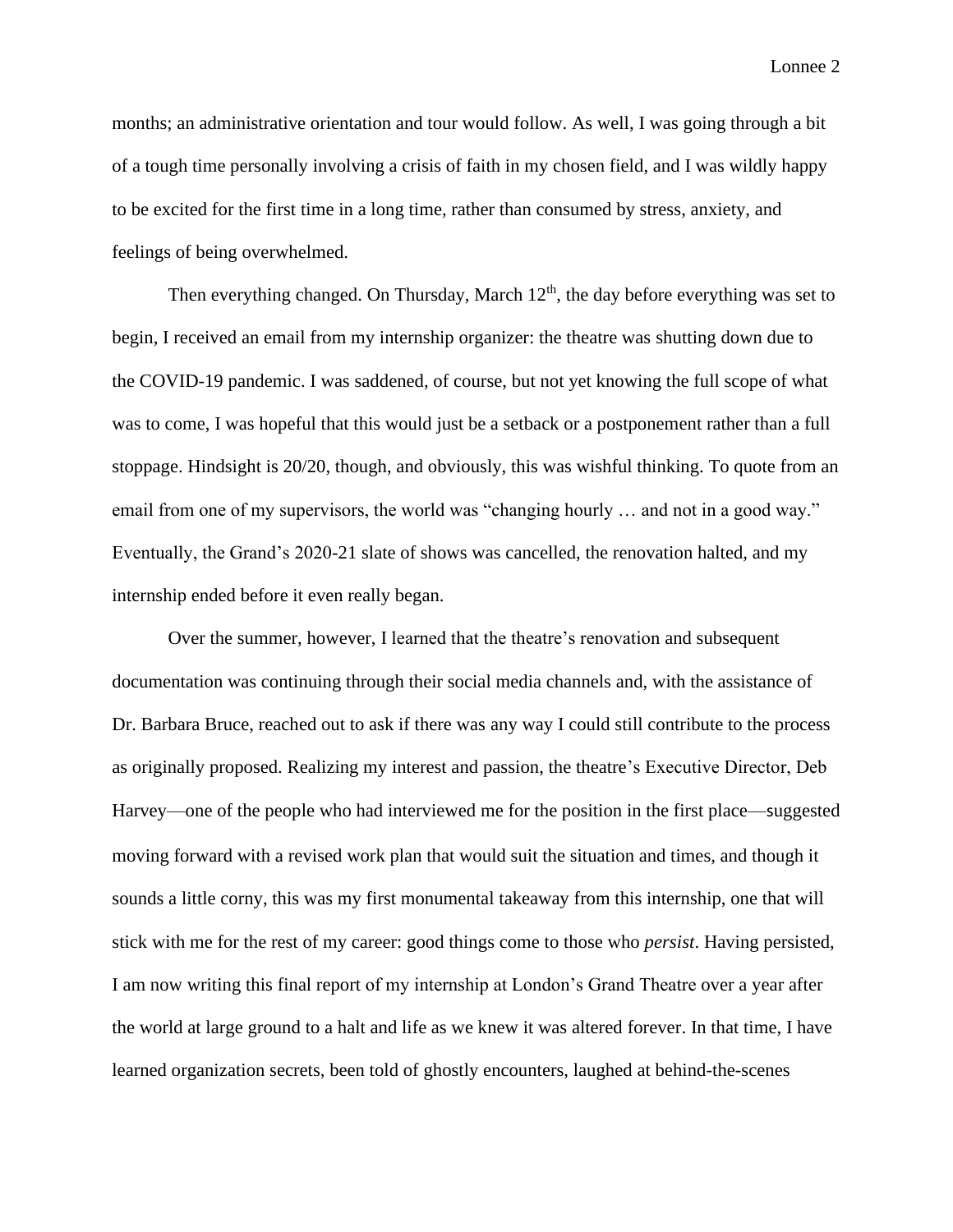mishaps, gotten teary-eyed at heartwarming stories, discussed the importance of equity and antiracism in theatre, forged bonds with a variety of people, heard a lot more about plumbing than I ever thought I would, and just thoroughly enjoyed myself. While the past thirteen months have been chaotic and unprecedented for everyone, and while where I am may not be where I expected to be, none of this is to say that where I am *now*, in the twilight of my redesigned internship at the Grand Theatre, is not someplace just as incredibly wonderful, enlightening, and enjoyable, and I am deeply delighted to share my experiences.

#### The Work Itself

Due to the limiting effects of COVID-19 and the shift in timeframe to coincide with my school semesters, my internship duties at the Grand were narrow in scope and carefully defined, as I was not permitted to be on the premises without special permission due to constructions hazards and, partially, public health restrictions and lockdowns. To assist with the creation of the Reno Book souvenir publication, I was primarily tasked with remotely interviewing theatre staff, board members, and donors on their history and experiences with the Grand and their attitudes coming into this significant renovation. The following is a list of all the amazing people I spoke to, along with their job titles in chronological order of interview date to give some idea of my interviewing schedule, as well as an organizational table of the Grand's hierarchy to provide a sense of the organization's many branches and departments:

\*Oct. 7 — Dennis Garnhum (Artistic Director)

\*Oct. 8 — Paul Fujimoto-Pihl (Project Manager)

\*Nov. 2 — Megan Watson (Artistic Associate)

\*Nov. 4 — Natalie Kearns (Head of Props) and Natalie Tsang (Props Buyer and Builder)

\*Nov. 9 — Lyndee Hansen (Production Manager)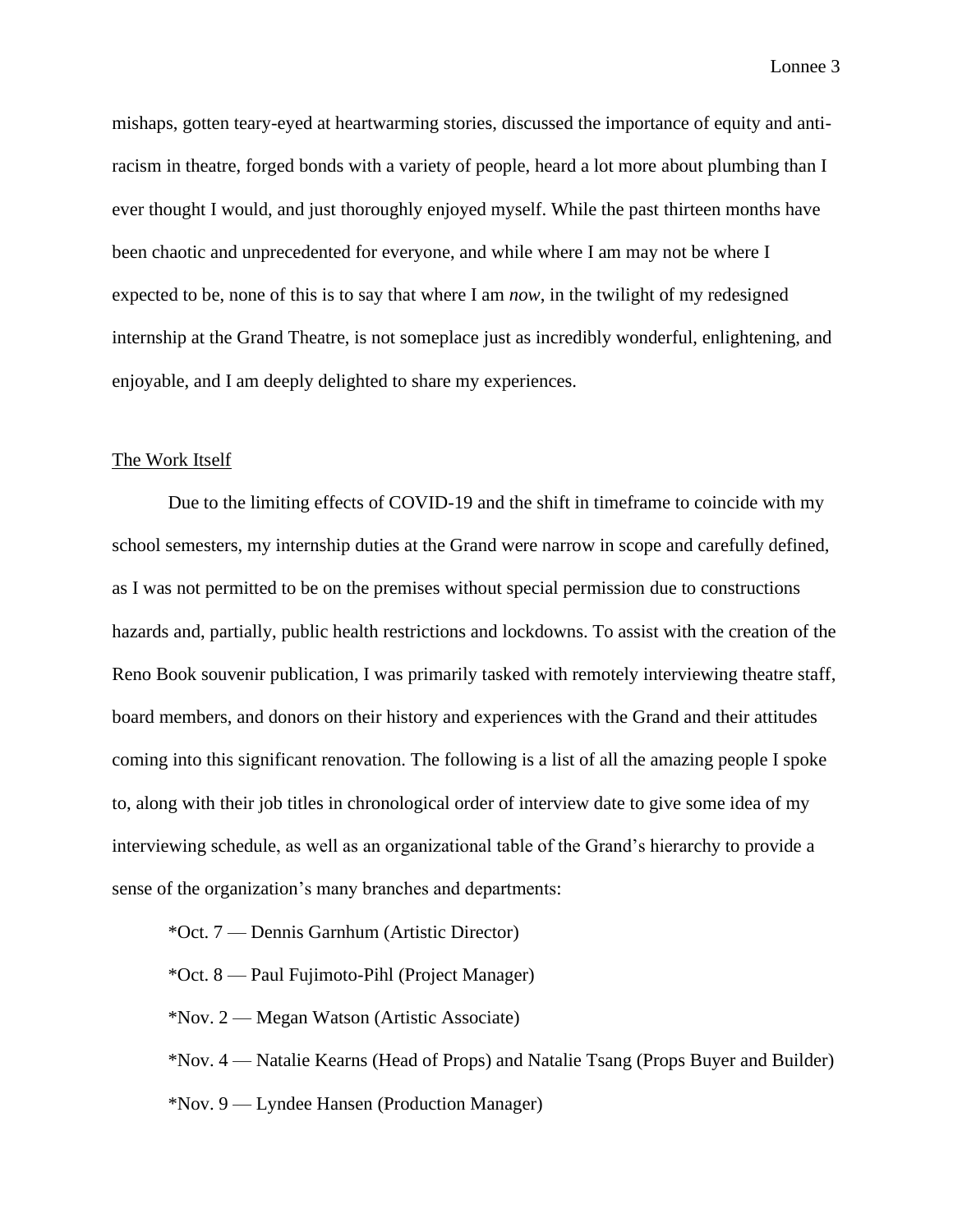\*Nov. 12 — Deb Harvey (Executive Director)

\*Dec. 2 — Cheryl Willison (Box Office Manager)

\*Dec. 2 — Karen Killeen (Rentals Coordinator)

\*Dec. 16 — Daniel Bennett (Technical Director) and Lauren Rebelo (Assistant Technical

Director)

\*Jan. 27 — Suzanne Lanthier (Director of Audience Development)

\*Feb. 3 — Steve West (Head Stage Carpenter)

\*Feb. 8 — Lisa Wright (Head of Wardrobe), Elaine Ball (Assistant Head of Wardrobe

and Accessories Builder), Kathryn Sherwin (Wardrobe Cutter), and Lacie George (Sewer)

\*Mar. 4 — Jamie Crich (donor, head of Auburn Developments)



# *Figure 1: Grand Theatre Organizational Chart*

The interviews were set up via email and could range anywhere from fifteen minutes to an hour and a half, usually averaging about forty minutes. They were conducted mostly over Zoom and by phone, though before the provincial lockdown, I was able to meet in person with a few interviewees. To date, I have conducted thirteen interviews with eighteen people from all walks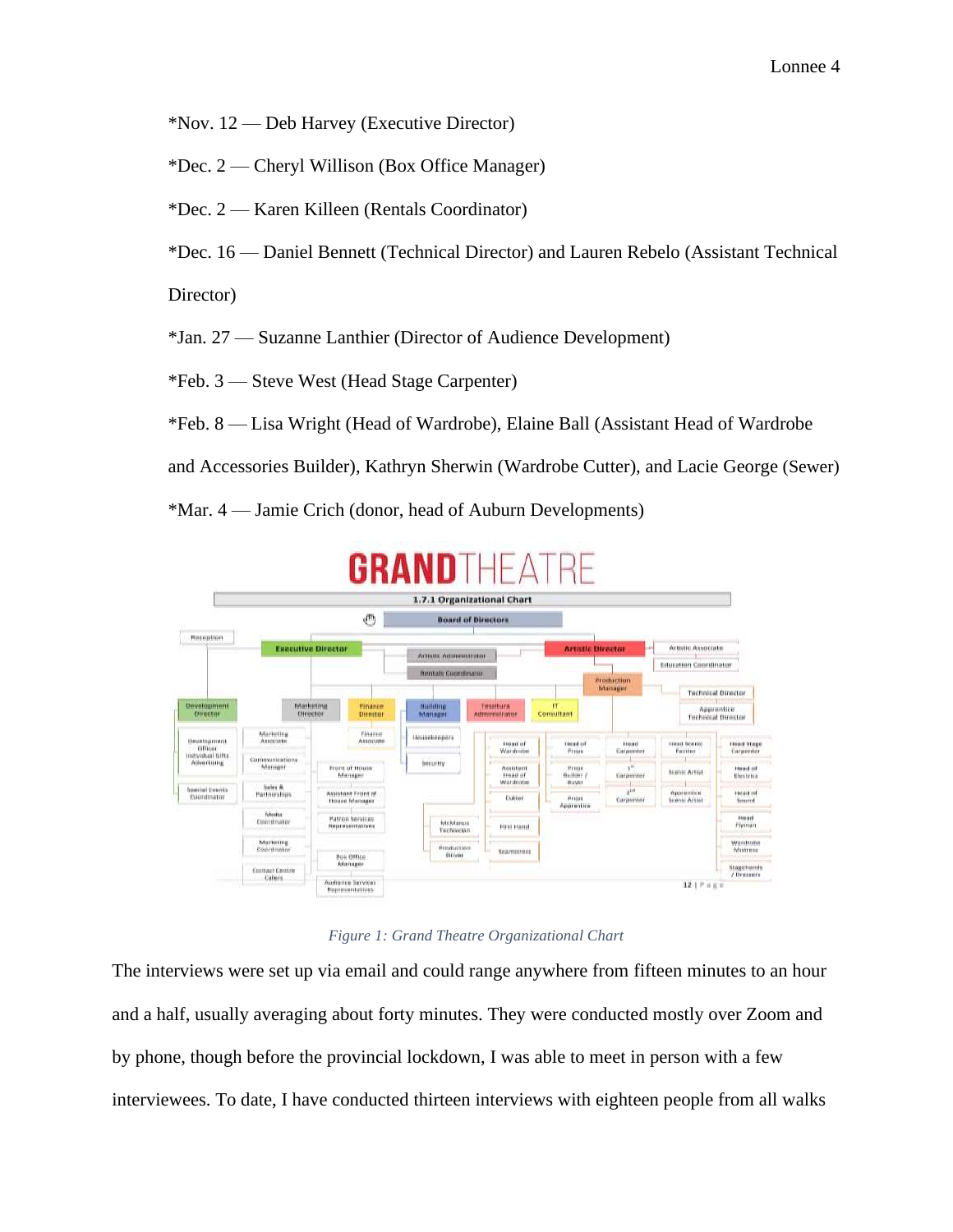of theatre life, including administrative personnel, production department staff (from props, wardrobe, carpentry, etc.), donors, and members of the box-office and audience-development teams. As well, even though my internship is technically over, my supervisor may be having me interview one last person in the coming weeks before I finish my time with the Grand: Jim Good, President of the Good Foundation.

After completing the interviews, which were audio recorded, I would transcribe the conversations with the help of online services Otter.ai and Temi for my supervisor to easily pull quotes and general content for inclusion in the publication. Additionally, prior to interviews, my supervisor and I would brainstorm questions together and tailor areas of interest to touch on in interviews depending on the background of the interviewee. Though my tasks was not necessarily onerous, it was still time-consuming work, and it was immensely satisfying to finish up a transcription that had potentially taken me upwards of three hours to do; as well, I really found myself enjoying the transcription work, which has made me consider a part-time job in transcription as an option, perhaps for accessibility and equity purposes.

In terms of tangible deliverables, overall, my internship has amounted to nearly six hundred minutes of interview time or nearly ten hours of content, and the transcripts themselves resulted in over eighty thousand words, which would be the length of an approximately threehundred-page book. However, the experience was not just about these sorts of "hard" measures of achievement; during this period, I also took the time both consciously and unconsciously to work on myself as a student, an employee, and a person, the effects of which I will discuss next.

# Building and Developing Skill Sets

The months I have spent at the Grand have been an invaluable opportunity to improve my so-called "soft" skills, abilities that are not as easily measured as, say, proficiency in a computer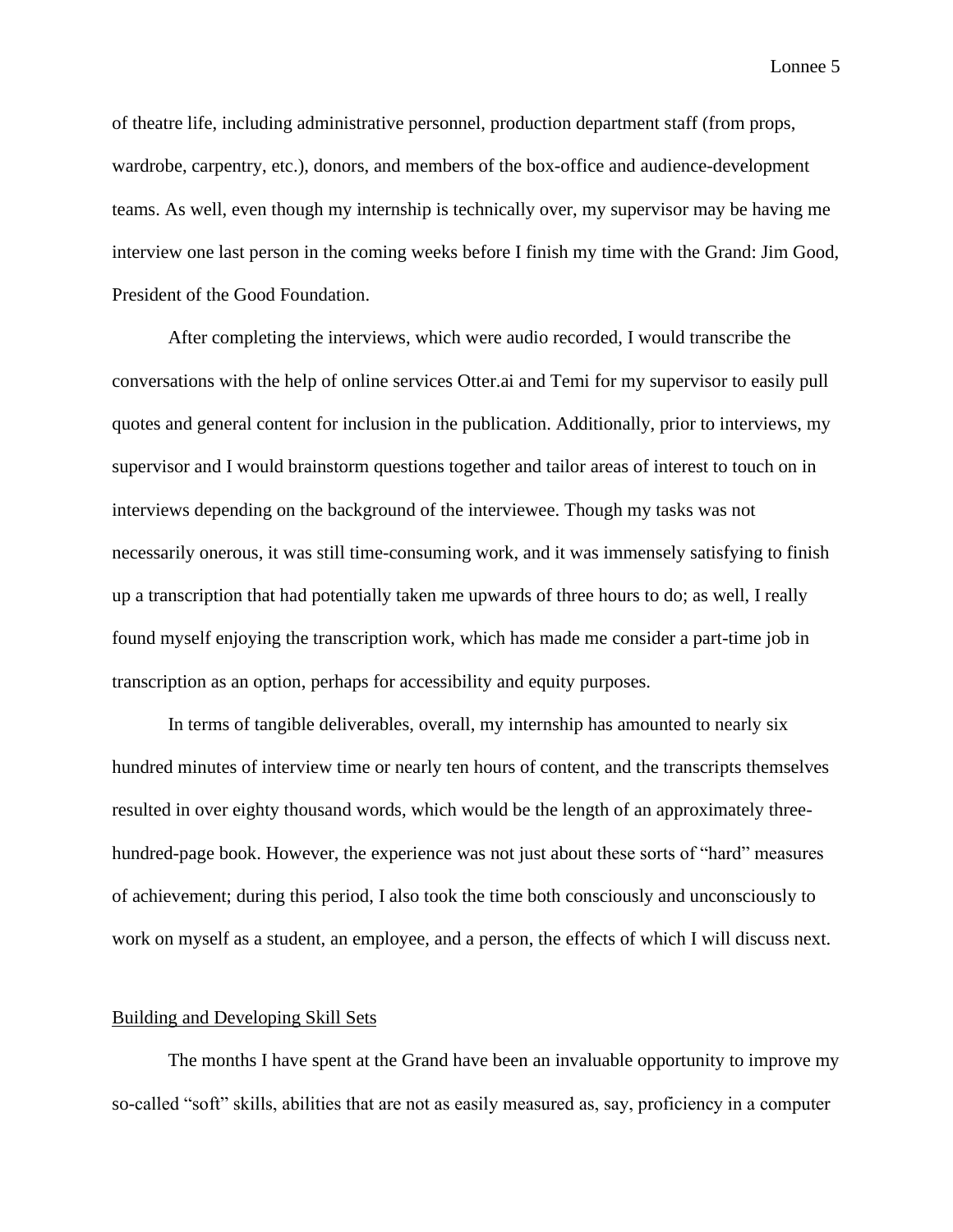program, language capabilities, etc. Though every occupation demands some of these "soft" qualities, in the arts and humanities particularly, these skill sets are essential to success, and my internship has proved to be abundant with occasions for me to use and develop abilities that will continue to benefit me in my future career. For example, my interviews with theatre staff and others have demonstrated to me the importance of clear and concise verbal communication. In the transcriptions, I have taken much more notice of the fact that people tend to repeat themselves, interrupt their own thoughts, restart sentences to rephrase what they have said, and of course, use filler words excessively; these habits can make it difficult to understand the speaker and their intended meaning. Interviewing and transcribing conversations has made me much more aware of my own speech patterns and how I can make my speech more effective, such as by speaking slower to give myself time to create sentence flow and pausing to regather my thoughts instead of using filler words or restarting sentences. As well, I would definitely say that the continuous exposure to new people and their unique ways of speaking has impacted the way that I think about dialogue in my creative writing, which has been an unforeseen bonus to my many hours spent transcribing: my dialogue feels more realistic to me now, more like something an actual person would say rather than the sometimes stilted sentences of an author putting words in a character's mouth.

Another essential skill that this internship has been nurturing is my active/criticallistening capabilities. Because I was interviewing people for their unique viewpoints and stories, I realized that asking thoughtful follow-up questions, rather than just skipping to the next predesigned question, was crucial to prod interviewees to expand on their answers and to assure them that I truly was interested in what they had to say. I have also had the opportunity to practice flexibility, critical and creative thinking, effective time management, interviewing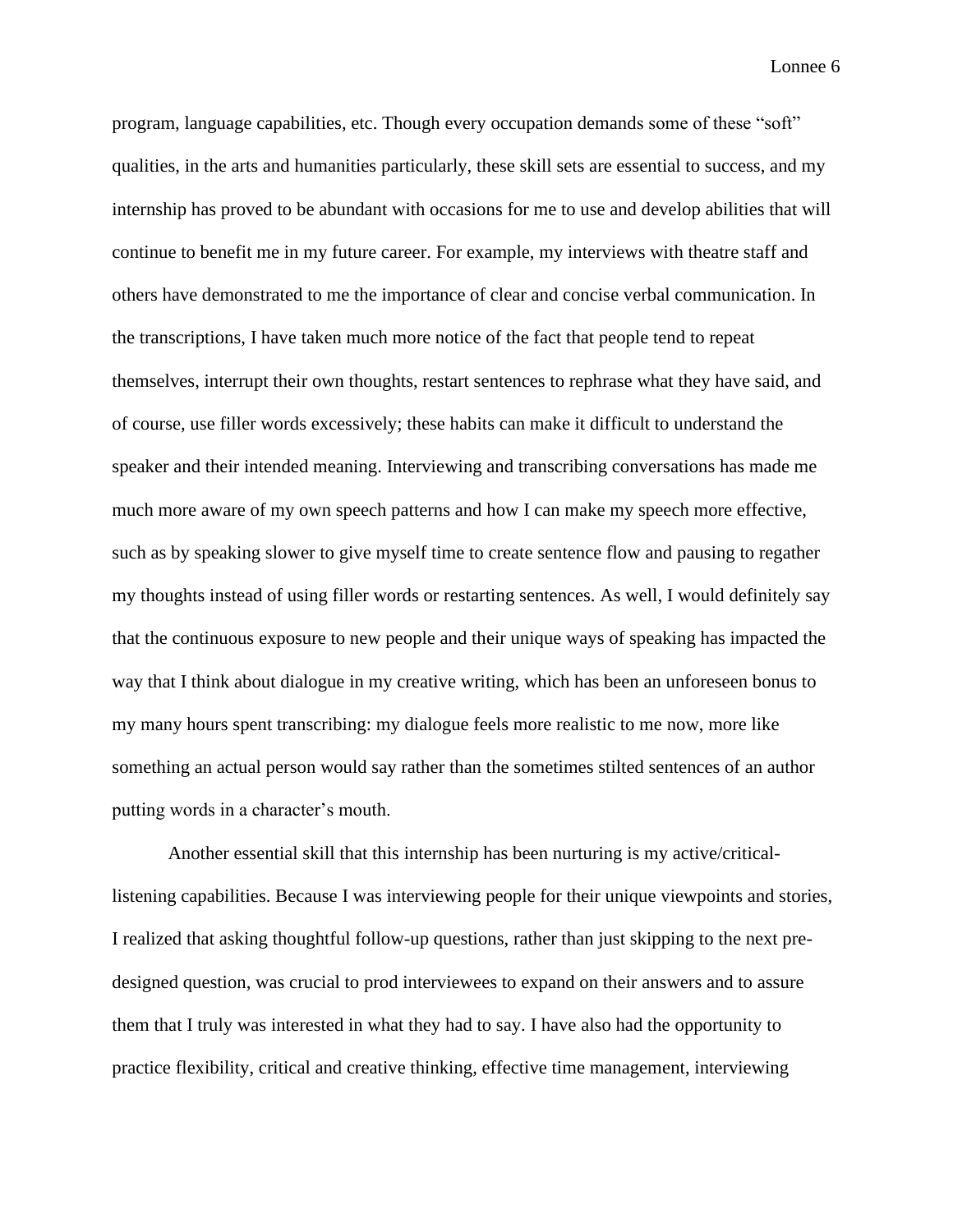techniques, interpersonal connectivity, organization, and many other skills, not to mention my independent management, as I was often left to my own devices for large swathes of time and expected to have things done by the next check-in point. More so than any other experience I have had so far, I feel this internship has really strengthened the solid foundation of employability I have been developing over these past four years of university.

# Lessons Learned

I may still have a little bit of my internship left to complete, but I know I will be coming away with so many lessons to apply to the rest of my academic journey and, eventually, my career path. That said, much of what will stick with me involves personal realizations I have come to over the course of my internship, individual truths that were finally apparent to me. I have discovered, for instance, that I am much more outgoing than I thought myself to be, and I am deeply proud of myself for that. At twenty-one years old, I seem to finally be able to shelve my shy self, even if only momentarily, when the occasion calls for it. Though speaking to strangers is always a little awkward, it no longer holds the same dread-inducing power over me that it did even a year ago. Awkward encounters are a part of life, as is talking to people you do not know, and though it might seem a little silly, I really have made a lot of progress in overcoming this personal obstacle of mine by interviewing strangers for my internship every other week.

As well, I am proud to say that, just this past semester, I think I have finally come to terms with my work ethic and its strengths and limitations—an ironic thing to have an epiphany about in my penultimate undergraduate semester, I know, but a necessary one all the same. I have always known that I routinely bite off more than I can chew, whether it be with perfectionist illusions of grandeur in my creative projects, shouldering more than I can bear in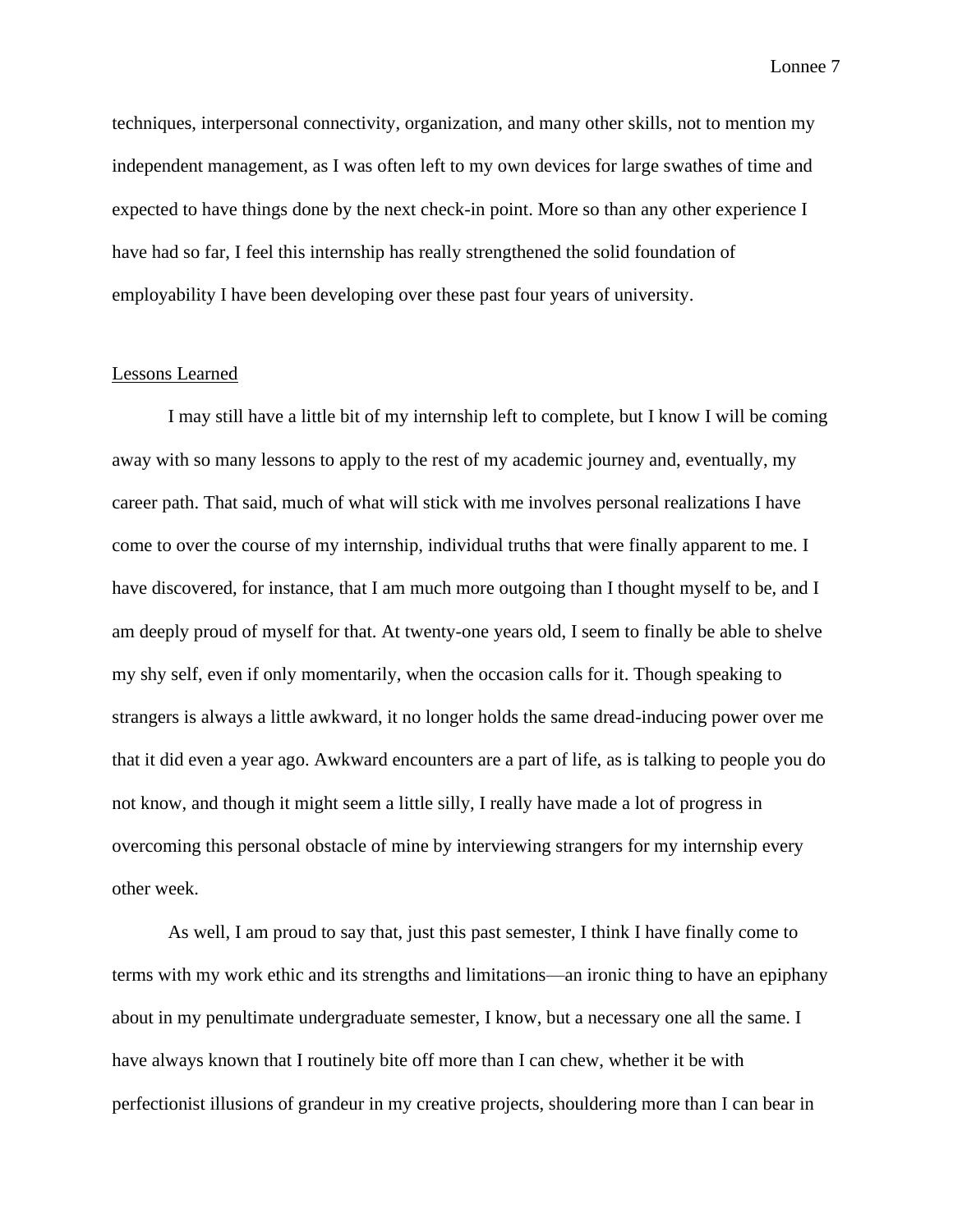group assignments, or double- and triple-booking myself socially and experiencing burnout. I put too much stock in trying to do everything perfectly rather than trying to do a few things to the best of my abilities and being satisfied with that. When I neared a breakdown at the beginning of the new semester, I realized that I did not have to offer more of my time to the internship, that I was already contributing what was required of me and my supervisor was pleased with things as they were. If I had had the ability to add more to my plate (and I also really needed to be sure of how much my plate could actually hold, not what I thought it should hold), that would be wonderful, and I could offer thoughts on other ways I might contribute to the project. But if my plate was full, I should not have been beating myself up about it—plates are only so big, after all. I was forced to do a reality check, an honest one, and I came out better on the other side. Since January, the practice has stuck with me, and I have honestly been more productive while being less stressed than I have been in a long, long time. I have my internship to thank for finally, somehow, helping me to implement this change.

## Building Relationships

Because the main focus of my internship has been speaking with and getting to know people through interviewing them, I am lucky enough to say that I believe I have built several relationships over the course of my time at the Grand, though some are obviously stronger than others. The most essential part of interviewing someone is to build a connection with that person so that they are comfortable speaking about themselves and their stories, and one of the best ways for me to do this was to open up about personal experiences as well. With everyone that I spoke with, I tried to find common ground and make it evident that I really was interested in what they had to say. What would follow was usually a fascinating conversation about their time at the theatre, and after the interview, I would look them up and ask to add them on LinkedIn to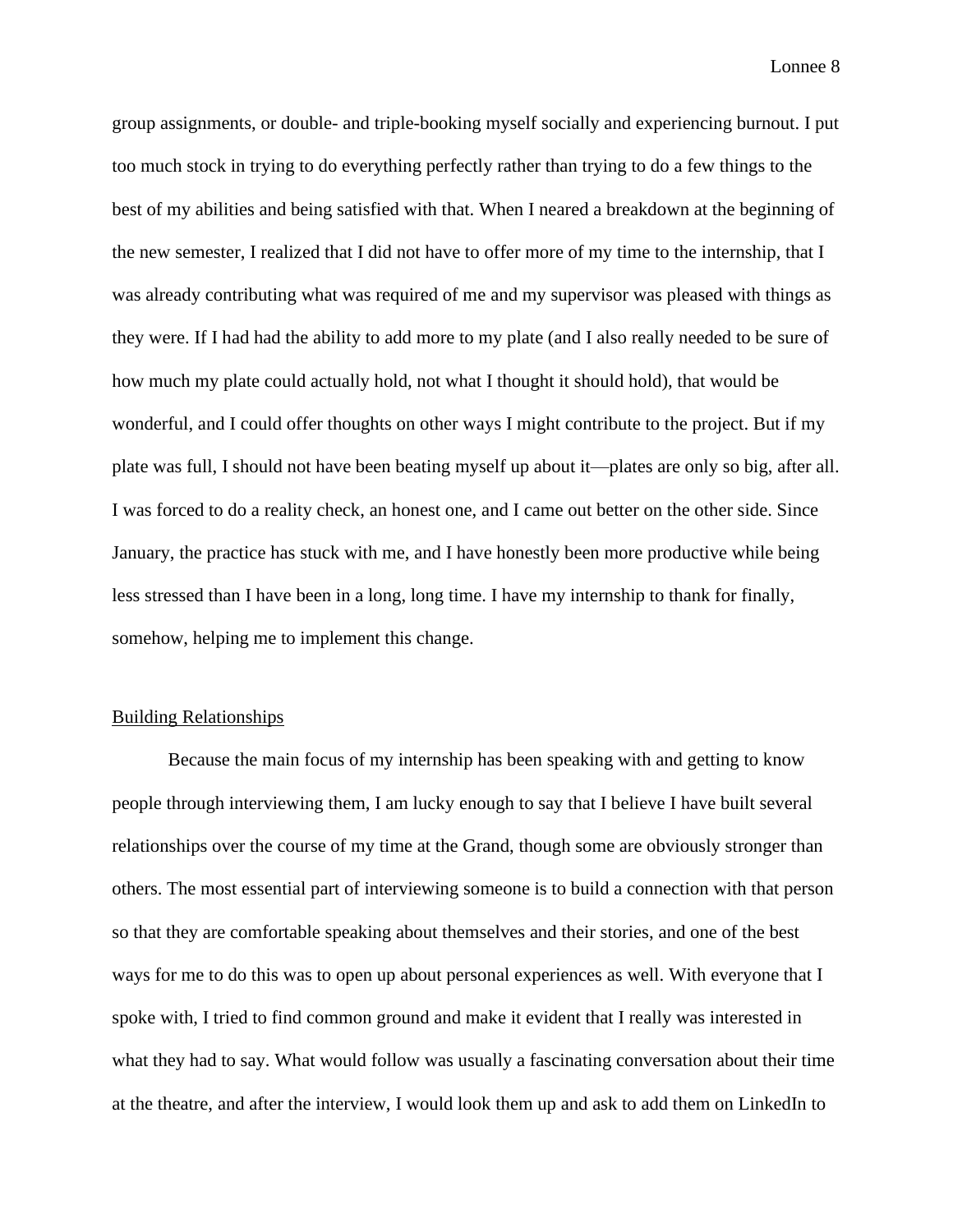preserve the connection that we made. Though relationships are not necessarily something to be quantified numerically, my LinkedIn connections have greatly grown, and I know that, based on my conversations with these lovely people, I could shoot them a message with questions about their field of work and expect a kind, enthusiastic, and thoughtful answer. This is all in service to building a network of likeminded individuals whom I am curious about and who are hopefully curious about me as well, which SASAH has emphasized in particular these last two years.

That said, LinkedIn connections can be superficial, so I would also like to touch on the deeper relationships I forged with my direct supervisors. Deb Harvey was my first point of contact at the theatre for my internship, and while I found her a little intimidating and hard to read at first, over our several meetings together, I have come to understand just how passionate, driven, and accomplished she is as the incredible Executive Director of the Grand. During our inperson interview in November, she brought me to tears with a deeply personal story about her time at the theatre that I never would have expected to hear. When the renovation is complete and the space is eventually opened back up to the public, I will be extremely excited to shake her hand (provided it is safe to do so!) and thank her for taking me on in the first place over a year ago and providing me with such an incredible opportunity.

Finally, I could not write this reflection without mentioning Meghan O'Hara, the Grand's Education Coordinator, Reno Book project manager, and my internship supervisor and mentor. She is the person I have been reporting to over the last several months, and I honestly do not think I could have been paired with anyone better. From our very first interaction, I knew that I would enjoy working with her, and as my internship ends, I am saddened by the thought that so too does our time together. She was very flexible with scheduling and was always understanding when university got busy for me; she was organized and on top of things, setting out reasonable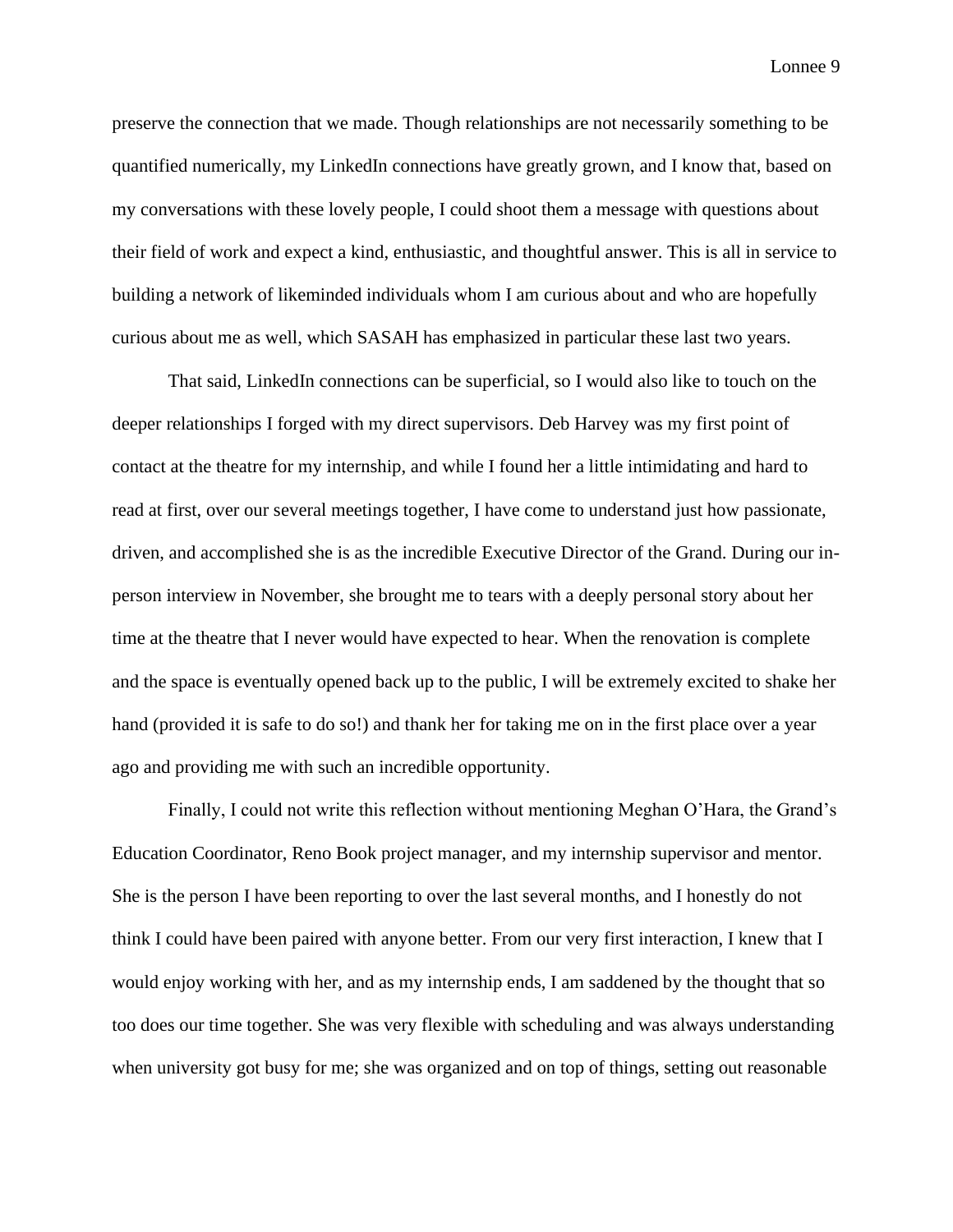timelines for when things needed to be done; she was constantly supportive and approachable; and she was someone I could laugh and joke with. While the nature of my internship and its straightforwardness made it unnecessary for mentor-like instruction, I would say that Meghan still mentored me in a meaningful way, not necessarily through skill improvement but through nurturing my confidence. I would not say that I am a naturally confident person—I tend to doubt my own abilities a lot—but Meghan was always encouraging, helpful, and caring. When I was particularly anxious about speaking with a highly regarded donor about his contributions to the renovation, she reassured me of my abilities and reiterated her own confidence in me, telling me to send her an email letting her know how it went once it was over. It truly was a pleasure to work with her, and I can only hope that my mentors in future internships or jobs will be as lovely to work with as her. I cannot wait to meet her in person once the pandemic has settled down and things can open up safely again.

#### The Value of Internships

Regarding the value I took from my internship, I would say that there are two main categories of significance: professional and personal. On the professional side of things, the internship has been deeply advantageous in giving me the chance to work in a non-academic, corporate-office environment. Even though I previously interned and worked for Western's student newspaper, the *Gazette* was a sheltered job experience because it was still a part of the university, which—as students are reminded over and over—is not really "real" life. In my time at the newspaper, I worked mainly with other students, not qualified professionals who had dedicated their lives to their careers. It was a stepping-stone I will be forever grateful for as my first paid job, but it did not paint an accurate picture of what it would be like to work for an independently funded organization. As well, though I got my first minimum-wage job over the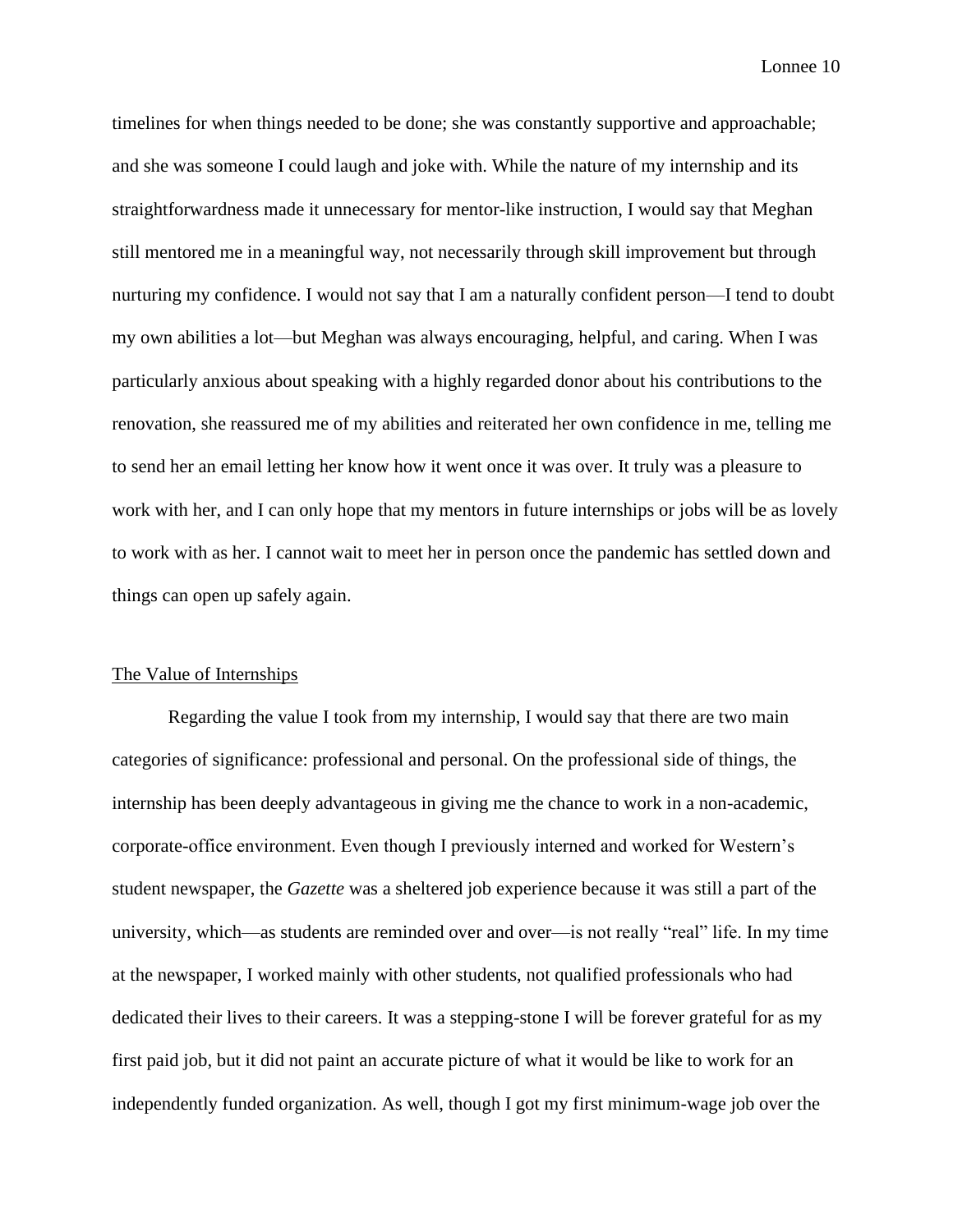past summer, it was as a greenhouse retail associate, and it consisted almost entirely of physical labour, which did not provide many avenues for intellectual work or creative thinking. However, I view my intern position at the Grand as a "best-of-both-worlds" mixture of my past two job experiences, taking the non-academic, independent nature of the greenhouse and the intellectual, creative work of the newspaper and combining them to demonstrate a more accurate picture of what a communications role in the "real" world might look like. Additionally, learning to navigate this kind of corporate hierarchical space as a student intern before jumping into the job market headfirst after I finish university was another incredibly beneficial aspect.

On a personal level, my internship was valuable for a host of other reasons. Because I have lived in London for the majority of my life, the Grand Theatre has been an iconic arts institution that I have been curious about for as long as I can remember, especially when I started to get into drama and the theatre scene in high school. Before the pandemic shut everything down, I was given a tour of the building, walking across stages, through production department areas, and up and down its many flights of stairs. I am someone who really likes to see behind the scenes, and this opportunity to access areas not available to the public, areas I have always wondered about when sitting in the audience to view the theatre's beautiful shows, was deeply valuable to me on a personal level. I feel the same way about the interviews that I have conducted with the theatre staff. The chance to speak with them about their specific positions was precious to me as a student of the arts, particularly because these kinds of professions were never advertised to me as possible career paths growing up; for instance, I had no clue I could have looked into technical design as an outlet for my creative tendencies. This internship is also important on a personal level to me as a storyteller because I got to act as a sort of miner of stories, discovering little gold nuggets from everyone I spoke with about their first memories of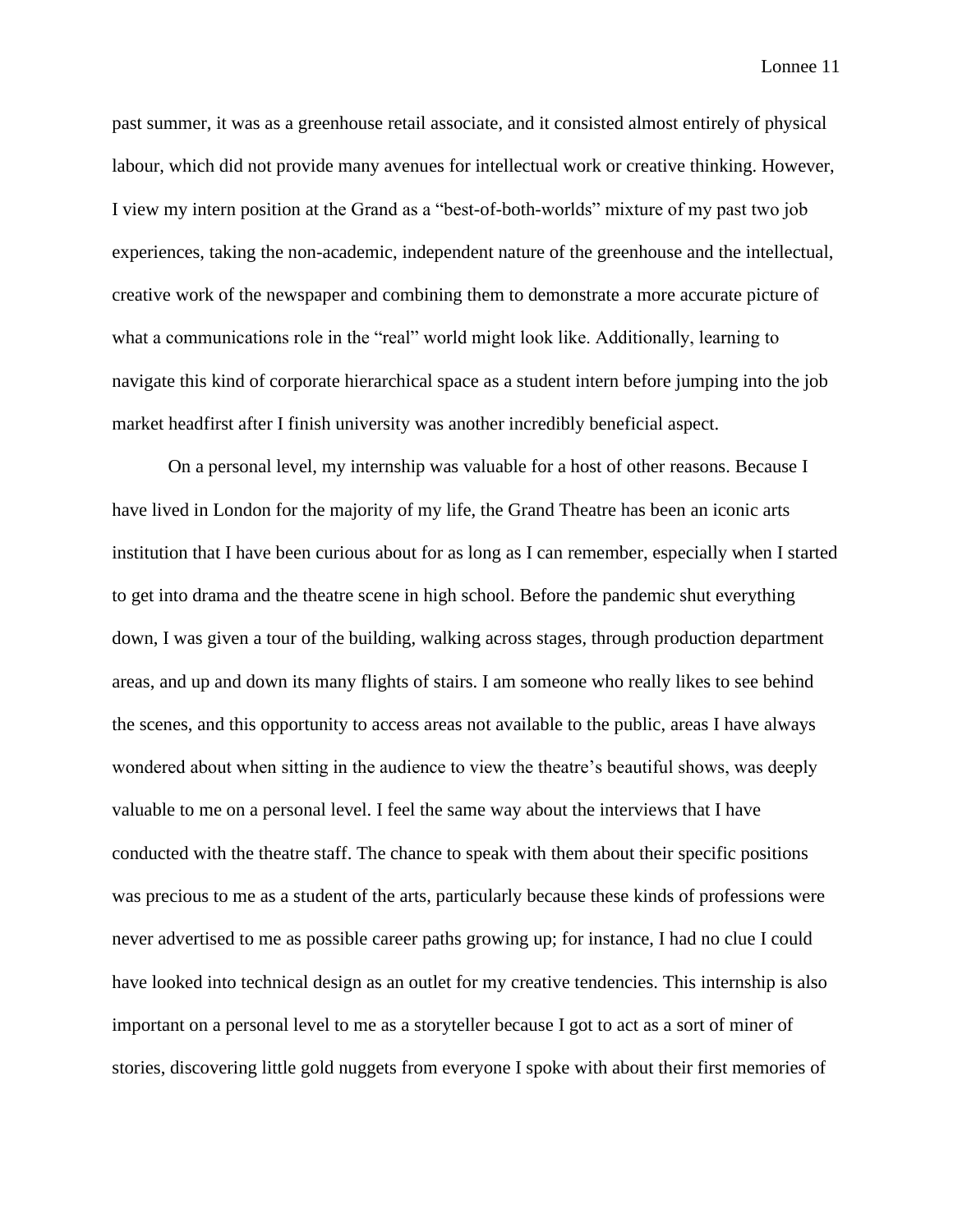the theatre, backstage mishaps, inside jokes, and even ghost stories. In short, there are so many beneficial reasons for a person to take a position as an intern, many of which will be unique to them as an individual, such as my connection to London and my passion for spooky stories, and especially for arts students, I really cannot recommend the internship experience enough for all it has to offer.

#### Applying SASAH-specific Knowledge

To be perfectly honest, the impact of my being a member of SASAH on my internship is difficult to measure. It is no exaggeration to say that the online 3380Y professional practices course I took in my third year of SASAH is the primary reason that I applied to the internship at the theatre in the first place, nor it is unreasonable to credit the course with assisting me in actually getting the internship. In that course, my classmates and I had to revise and tailor our resumés and write a mock cover letter for an assignment. When I found out that the Grand was accepting applications, I used the assignment to my advantage to improve my documents and then apply to the internship. The third-year course content on professionalization and successful job interviews was also advantageous in my initial interactions with Deb Harvey and Paul Fujimoto-Pihl as they decided whether to take me on as the project intern. However, once the actual content of the internship was underway, other than fostering the development of the soft skills I mentioned previously, I do not think there was any knowledge specific to SASAH that prepared me for the duties of the internship. This is not a fault of SASAH, though, as I had already developed the necessary fundamentals of interviewing, writing, and editing skills on my own time. As well, for an internship such as this, I am not sure that I would have wished for additional supports in place to "adequately" prepare me: part of the satisfaction I have taken in my internship is that it is so independent. For me, it has meant that I need to figure things out on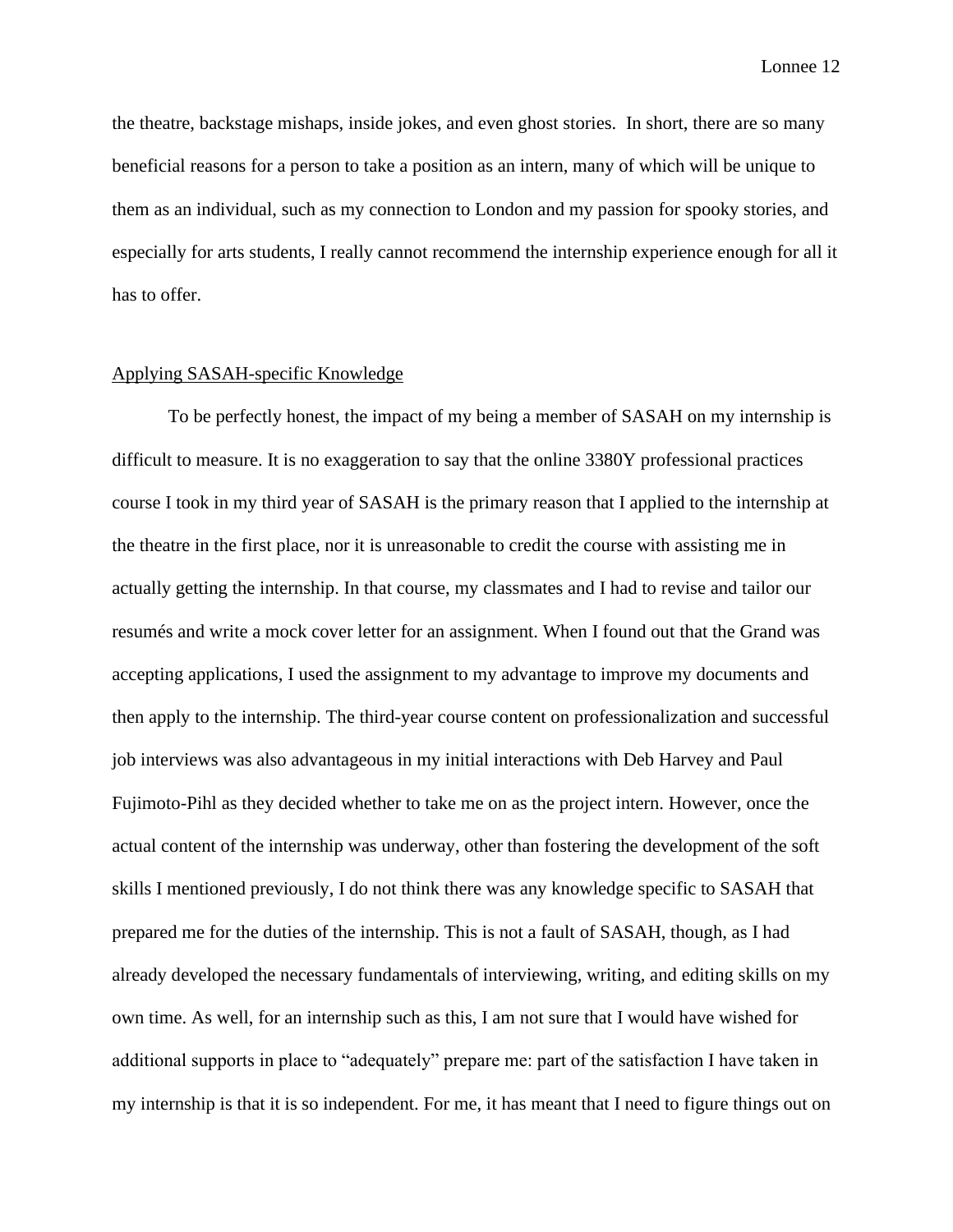my own and reason through things at my own pace, another skill that I think is crucial for anyone entering the workforce. I am entirely satisfied with the amount of knowledge SASAH gave me for the pre-stages, but I am also quite happy to not have been *too* prepared for my internship duties, if that makes sense. While some direction is obviously appreciated, students and young adults do need to learn and grow on their own in some respects, and I feel proud to say that I think I have done exactly that in my internship at the Grand.

### Looking to the Future

I am not the same person I was a year ago. I do not think any of us are, really, considering the difficulties of past months, but I feel even more changed because of my internship experience at the Grand. I have spoken extensively about the personal benefits I am already seeing, which will, I hope, continue into the future, and the impact the experience has had on my view of my value and employability as a young professional entering the workforce within the next couple years. As a timely example of the positive outcomes I have already seen, I recently applied to The Walrus magazine for their Editorial Fellowship Program. The Grand Theatre gave me an edge up in my cover letter right from the start because it is not only a prestigious, provincially known theatre but also the home of The Walrus Talks here in London. Additionally, Meghan was kind enough to write me a glowing letter of recommendation for the position, and while I have not yet heard back at the time of writing, I still have my fingers crossed.

Finally, I see my Grand internship in its entirety as having the most potential impact on my future as a notable entry on my resumé/CV when I am applying for an entry-level communications role or to graduate programs. I recently decided that I would like to pursue my passion for creative writing further, and I plan to apply to the MFA Creative Writing Program at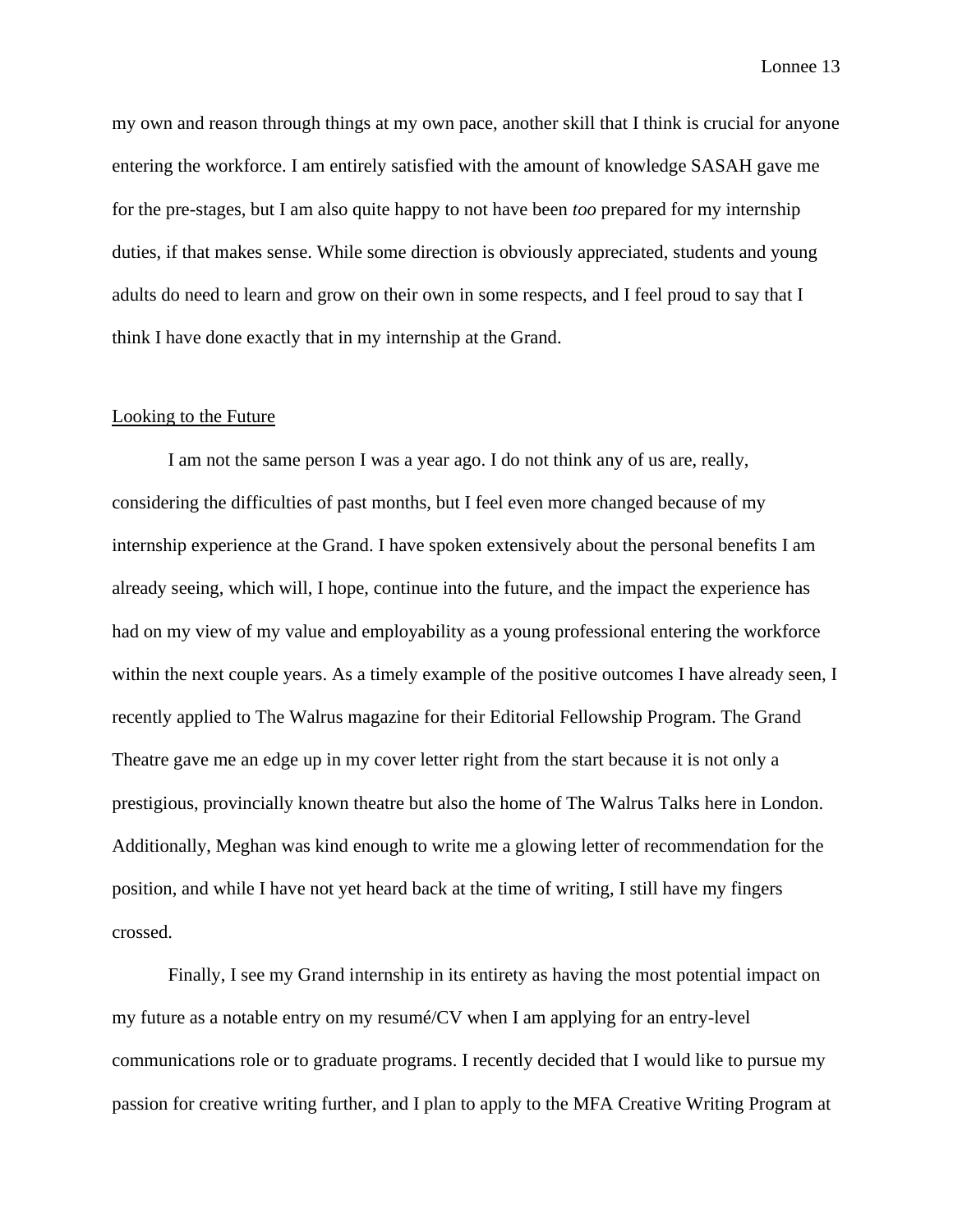the University of British Columbia and, potentially, the MFA Program at Cornell University in New York. It is my hope that having a publication credit with such a prestigious arts institution in Southern Ontario, as well as having my name associated with it, will give me a leg up on paper in addition to all the other benefits I have already mentioned. As for after my schooling is finished, I do not have a definite idea of where I might like to search for employment other than I would prefer it to be creative in nature, such as with a publishing company. However, even though I do not know where I will end up, I know that my internship at the Grand Theatre will act as an interesting talking point and allow me to provide examples of my communications skills.

# Giving the Presentation

As I reflect formally for a final time on my internship, particularly the presentation element of this eight-month journey many more months in the making, I really cannot describe how monumental an impact the entire experience has had on me, and one of the most noticeable ways that I saw its effects and changes in me was the Learning from Experience Presentation. I walked away from the presentation with a grin a mile wide and a spring in my step, knowing and feeling that I had, to put it simply, nailed it. I do not mean to blow my own horn, of course, but I rarely give myself credit (something that is perhaps also changing), and it is such a nice feeling to say to yourself (pardon the grammar!), "Hey, you did good, kid." I believe I was able to answer the audience questions thoughtfully and critically without difficulty or even too much of a pause, which was a huge surprise for me because I really hate to be put on the spot. I was even able to bring the conversation around to an anecdote I had wanted to talk about during my presentation but didn't find the right place for, about the value I received from the third-year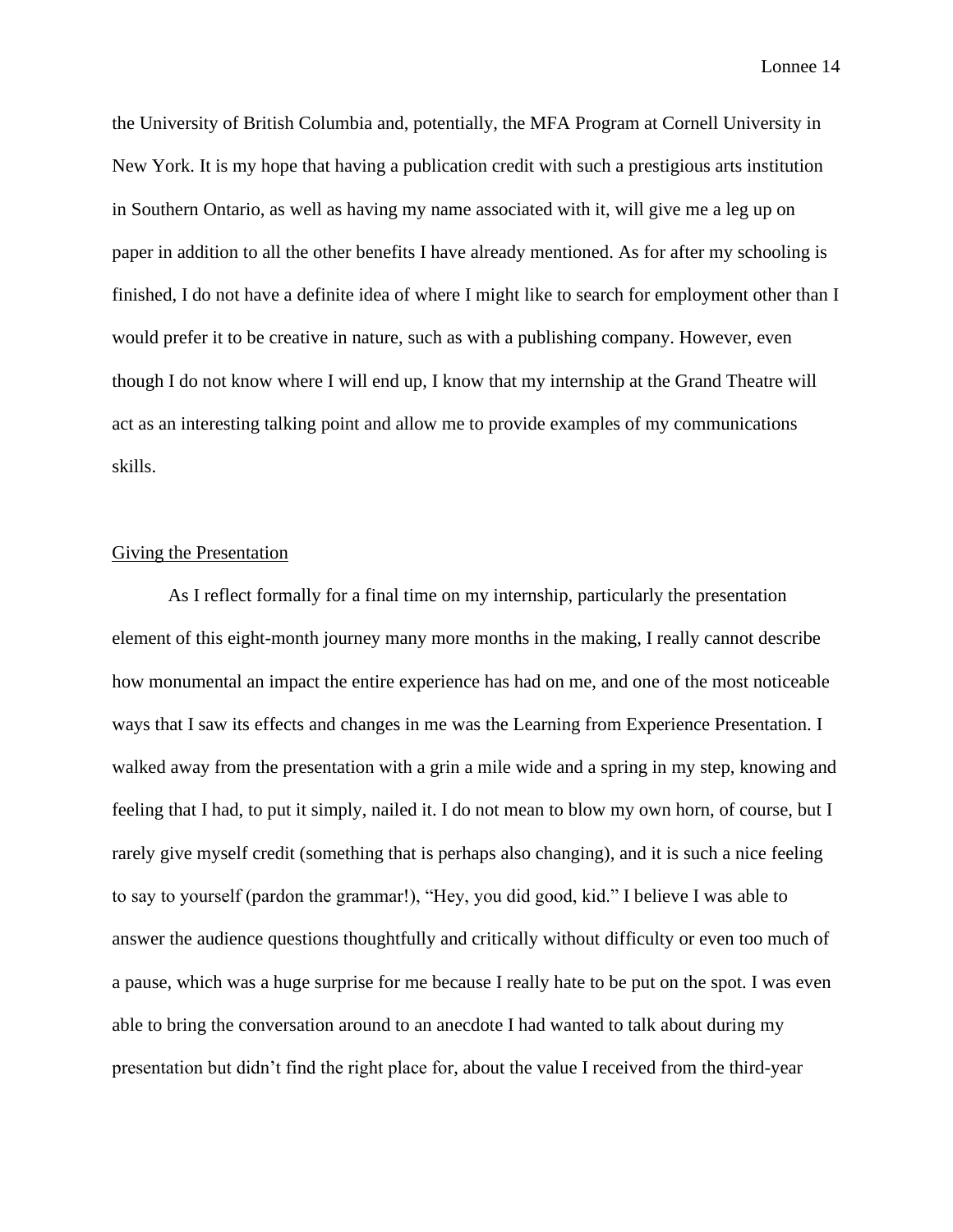SASAH course's LinkedIn modules regarding interviewing and confidence. After the presentation, I joked with my family about being possessed by the ghost of a successful public speaker (or perhaps one Ambrose Small?), but the reality is that this is me in the midst of growing up. I have come such a long way even from just a year ago, and it is undeniable that my Grand Theatre internship and SASAH have been two of the greatest contributors to my personal and professional development. As I finish off this report, I just want to say an enormous, heartfelt thank you to everyone who has helped me to get where I am today and that I cannot wait for the Grand to open up again so I can see all of the hard work the renovation has accomplished. Even though we are amid sometimes terrible, sometimes depressing, sometimes ironic times, the show must go on, and it's only a matter of time until the curtain rises once again.



*Figure 2: My meeting with Natalie Tsang (Props Buyer/Builder) and Natalie Kearns (Head of Props) in Victoria Park, one of only a few in-person interviews.*